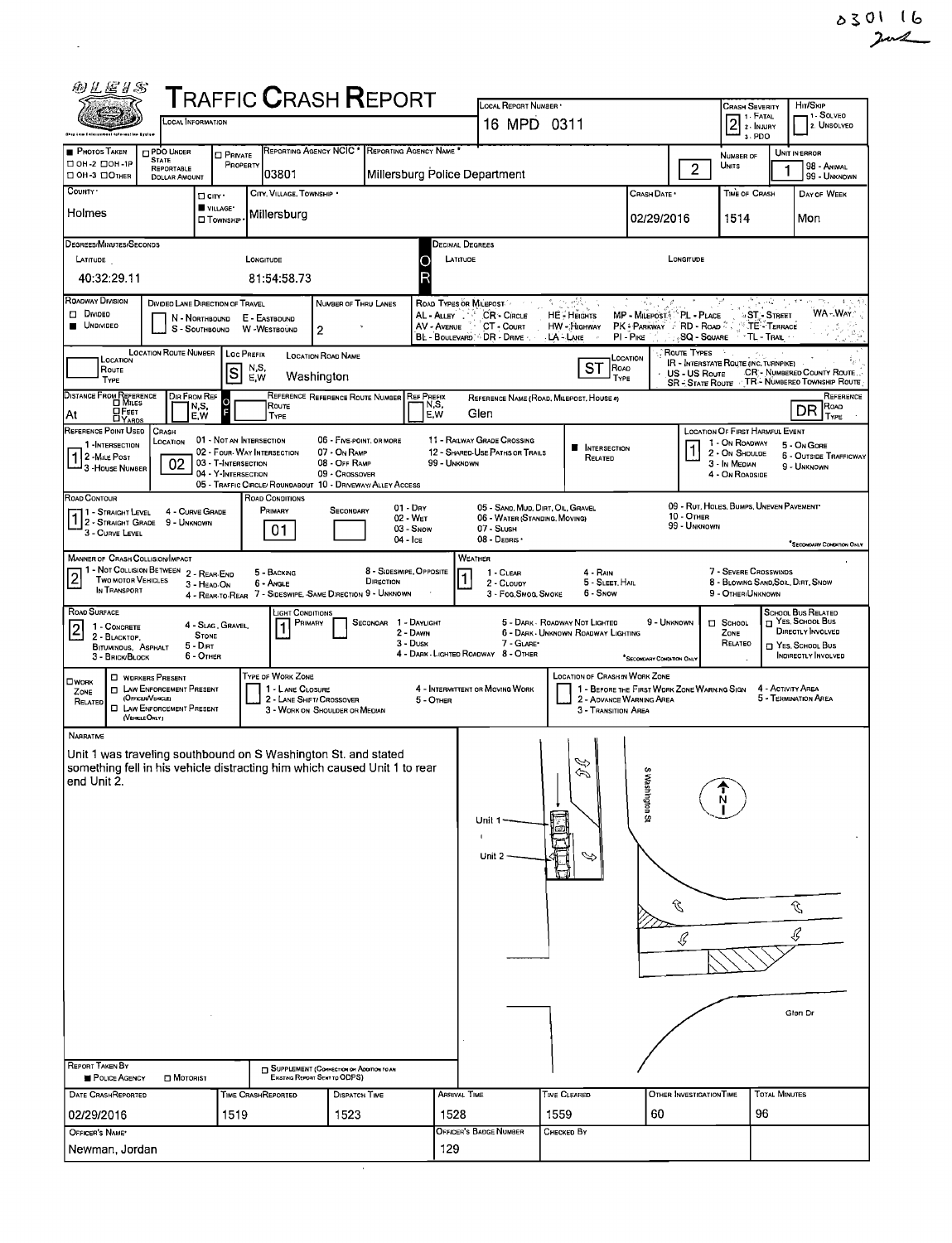|                                                                                                                                                                                                                                                                                                                                         |                                                      | ${\color{red}\mathsf{Unit}}$                                                            |                            |                                                                                |           |                                                                                                                    |                                                                                                                                                   |                                  |                                                                            |                                                  |                |                                                                                                 |                                                        |                 |                                                                   |                                        |             |  |  |
|-----------------------------------------------------------------------------------------------------------------------------------------------------------------------------------------------------------------------------------------------------------------------------------------------------------------------------------------|------------------------------------------------------|-----------------------------------------------------------------------------------------|----------------------------|--------------------------------------------------------------------------------|-----------|--------------------------------------------------------------------------------------------------------------------|---------------------------------------------------------------------------------------------------------------------------------------------------|----------------------------------|----------------------------------------------------------------------------|--------------------------------------------------|----------------|-------------------------------------------------------------------------------------------------|--------------------------------------------------------|-----------------|-------------------------------------------------------------------|----------------------------------------|-------------|--|--|
|                                                                                                                                                                                                                                                                                                                                         |                                                      |                                                                                         |                            |                                                                                |           |                                                                                                                    |                                                                                                                                                   |                                  |                                                                            |                                                  |                | LOCAL REPORT NUMBER<br>16 MPD 0311                                                              |                                                        |                 |                                                                   |                                        |             |  |  |
|                                                                                                                                                                                                                                                                                                                                         |                                                      |                                                                                         |                            |                                                                                |           |                                                                                                                    |                                                                                                                                                   |                                  |                                                                            |                                                  |                |                                                                                                 |                                                        |                 |                                                                   |                                        |             |  |  |
| UNIT NUMBER                                                                                                                                                                                                                                                                                                                             |                                                      |                                                                                         |                            | OWNER NAME: LAST, FIRST, MIDDLE ( C SAME AS DRIVER )                           |           |                                                                                                                    |                                                                                                                                                   |                                  |                                                                            | OWNER PHONE NUMBER                               |                |                                                                                                 | DAMAGE SCALE                                           |                 | DAMAGE AREA                                                       | FRONT                                  |             |  |  |
| OWNER ADDRESS: CITY, STATE, ZIP                                                                                                                                                                                                                                                                                                         |                                                      | Jackson Patrick S                                                                       | □ SAME AS DRIVER)          |                                                                                |           |                                                                                                                    |                                                                                                                                                   |                                  |                                                                            | 330-600-4318                                     |                |                                                                                                 | $\vert$ 2                                              |                 |                                                                   |                                        |             |  |  |
|                                                                                                                                                                                                                                                                                                                                         | 364 S Clay St, Millersburg, OH, 44654                |                                                                                         |                            |                                                                                |           |                                                                                                                    |                                                                                                                                                   |                                  |                                                                            |                                                  |                |                                                                                                 |                                                        |                 | 1 - NONE<br>□                                                     |                                        |             |  |  |
| LP STATE LICENSE PLATE NUMBER                                                                                                                                                                                                                                                                                                           |                                                      |                                                                                         |                            |                                                                                |           | Vehicle Identification Number                                                                                      |                                                                                                                                                   |                                  |                                                                            |                                                  |                | # OCCUPANTS                                                                                     | 2 - Minon                                              |                 |                                                                   |                                        |             |  |  |
| OН                                                                                                                                                                                                                                                                                                                                      | GEX3439                                              |                                                                                         |                            |                                                                                |           | 1J8GR48K17C29091                                                                                                   |                                                                                                                                                   |                                  |                                                                            |                                                  |                | 1                                                                                               | 3 - FUNCTIONAL                                         |                 | ם                                                                 |                                        |             |  |  |
| <b>VEHICLE YEAR</b>                                                                                                                                                                                                                                                                                                                     | <b>VEHICLE MAKE</b>                                  |                                                                                         |                            |                                                                                |           | VEHICLE MODEL                                                                                                      |                                                                                                                                                   |                                  |                                                                            | VEHICLE COLOR                                    |                |                                                                                                 |                                                        |                 |                                                                   |                                        |             |  |  |
| 2007                                                                                                                                                                                                                                                                                                                                    | Jeep                                                 |                                                                                         |                            |                                                                                |           |                                                                                                                    | Grand Cherokee - /SP                                                                                                                              |                                  |                                                                            | MAR                                              |                |                                                                                                 | 4 - DISABLING                                          |                 | o                                                                 |                                        | Έ           |  |  |
| PROOF OF<br>П<br><b>INSURANCE</b><br>SHOWN                                                                                                                                                                                                                                                                                              | <b>INSURANCE COMPANY</b><br>Habruns                  |                                                                                         |                            |                                                                                |           | POLICY NUMBER<br>NSA114629300                                                                                      |                                                                                                                                                   |                                  | <b>Towen By</b>                                                            |                                                  |                |                                                                                                 | 9 - UNKNOWN                                            |                 |                                                                   | α                                      |             |  |  |
| CARRIER NAME, ADDRESS, CITY, STATE, ZIP                                                                                                                                                                                                                                                                                                 |                                                      |                                                                                         |                            |                                                                                |           |                                                                                                                    |                                                                                                                                                   |                                  |                                                                            |                                                  |                |                                                                                                 |                                                        |                 |                                                                   | <b>CARRIER PHONE</b>                   |             |  |  |
| US DOT                                                                                                                                                                                                                                                                                                                                  |                                                      |                                                                                         |                            |                                                                                |           | CARGO BODY TYPE                                                                                                    |                                                                                                                                                   |                                  |                                                                            |                                                  |                |                                                                                                 |                                                        |                 |                                                                   |                                        |             |  |  |
| VEHICLE WEIGHT GWWFVGCWR<br><b>TRAFFICWAY DESCRIPTION</b><br>01 - No CARGO BODY TYPE/NOT APPLICABL 09 - POLE<br>11 - Two Way, Not Divided<br>1 - LESS THAN OR EQUAL TO 10K LBS<br>1 - I WO-WAY, IVOI DIVIDED, CONTINUOUS LEFT TURN LANE<br>01<br>02 - Bus/Van (9-15 Seats, Inc Driver)<br>10 - CARGO TANK<br>2 - 10,001 ro 26,000 k Las |                                                      |                                                                                         |                            |                                                                                |           |                                                                                                                    |                                                                                                                                                   |                                  |                                                                            |                                                  |                |                                                                                                 |                                                        |                 |                                                                   |                                        |             |  |  |
| HM PLACARD ID NO.                                                                                                                                                                                                                                                                                                                       |                                                      |                                                                                         | 3 - MORE THAN 26,000K LBS. |                                                                                |           | 03 - Bus (16+ Seats, Inc Driver)<br>04 - VEHICLE TOWING ANOTHER VEHICLE                                            |                                                                                                                                                   |                                  | 11 - FLAT BED<br>12 - Duwe                                                 |                                                  |                | 3 - Two-Way, Divided. UNPROTECTED (PAINTEO OR GRASS >4FT.) MEDIA                                |                                                        |                 |                                                                   |                                        |             |  |  |
|                                                                                                                                                                                                                                                                                                                                         |                                                      |                                                                                         | HAZARDOUS MATERIAL         |                                                                                |           | 05 - LOGGING<br>06 - INTERMODAL CONTAINER CHASIS                                                                   |                                                                                                                                                   |                                  | 13 - CONCRETE MIXER<br>14 - AUTO TRANSPORTER                               |                                                  |                | 4 - Two WAY, DIVIDED, POSITIVE MEDIAN BARRIER<br>5 - ONE-WAY TRAFFICWAY                         |                                                        |                 |                                                                   |                                        |             |  |  |
|                                                                                                                                                                                                                                                                                                                                         | <b>HM CLASS</b><br>NUMBER                            | $\Box$ Related                                                                          |                            |                                                                                |           | 07 - CARGO VAN ENCLOSED BOX<br>08 - Grain, Chips, Gravel                                                           |                                                                                                                                                   |                                  | 15 - GARBAGE / REFUSE<br>99 - OTHER/UNKNDWN                                |                                                  |                | HIT / SKIP UNIT                                                                                 |                                                        |                 |                                                                   |                                        |             |  |  |
| NON-MOTORIST LOCATION PRIOR TO IMPACT                                                                                                                                                                                                                                                                                                   |                                                      |                                                                                         |                            | <b>TYPE OF USE</b>                                                             | UNIT TYPE |                                                                                                                    |                                                                                                                                                   |                                  |                                                                            |                                                  |                |                                                                                                 |                                                        |                 |                                                                   |                                        |             |  |  |
|                                                                                                                                                                                                                                                                                                                                         |                                                      | 01 - INTERSECTION - MARKEO CROSSWAL<br>02 - INTERSECTION - ND CROSSWALK                 |                            | 1                                                                              |           | 06                                                                                                                 | PASSENGER VEHICLES (LESS THAN PPASSENGERS MEDIMEAVY TRUCKS OR COMBO UNITS > 10K LES BUS/VAN/LIMO (9 OR MORE INCLUDING DRIVER)<br>01 - Sub-Compact |                                  |                                                                            |                                                  |                | 13 - SINGLE UNIT TRUCK OR VAN 2AXLE, 6 TIRES 21 - BUS/VAN (9-15 SEATS, Inc DRIVER)              |                                                        |                 |                                                                   |                                        |             |  |  |
|                                                                                                                                                                                                                                                                                                                                         | 03 - INTERSECTION OTHER                              | 04 - MIDBLOCK - MARKED CROSSWALK                                                        |                            | 1 - PERSONAL                                                                   |           | 02 - COMPACT<br>99 - UNKNOWN 03 - MID SIZE                                                                         |                                                                                                                                                   |                                  |                                                                            |                                                  |                | 14 - SINGLE UNIT TRUCK: 3+ AXLES                                                                |                                                        |                 | 22 - Bus (16+ Seats, Inc Driver)                                  |                                        |             |  |  |
|                                                                                                                                                                                                                                                                                                                                         | 06 - BICYCLE LANE                                    | 05 - TRAVEL LANE - OTHER LOCATION                                                       |                            | 2 - COMMERCIAL                                                                 |           | or Hit/Skip<br>04 - Fuu, Size                                                                                      |                                                                                                                                                   |                                  |                                                                            | 16 - TRUCK/TRACTOR (BOBTAR)                      |                | 15 - SINGLE UNIT TRUCK / TRAILER                                                                |                                                        | Non-Mororust    | 23 - ANIMAL WITH RIDER                                            |                                        |             |  |  |
|                                                                                                                                                                                                                                                                                                                                         | 07 - SHOULDER/ROAOSIDE<br>08 - SIDEWALK              |                                                                                         |                            | 3 - GOVERNMENT                                                                 |           | 05 - Minivan                                                                                                       | 06 - SPORT UTILITY VEHICLE                                                                                                                        |                                  |                                                                            | 17 - TRACTOR/SEMI-TRAILER<br>18 - TRACTOR/DOUBLE |                |                                                                                                 |                                                        |                 | 24 - ANIMAL WITH BUGGY, WAGON, SURREY<br>25 - BICYCLE/PEOACYCLIST |                                        |             |  |  |
|                                                                                                                                                                                                                                                                                                                                         | 09 - MEDIAN CROSSING ISLAND<br>10 - DRIVE WAY ACCESS |                                                                                         |                            | <b>DIN EMERGENCY</b>                                                           |           | 07 - Pickup<br>08 - Van                                                                                            |                                                                                                                                                   |                                  |                                                                            | <b>19 - TRACTOR/TRPLES</b>                       |                | 20 - OTHER MED/HEAVY VEHICLE                                                                    |                                                        |                 | 26 - PEDESTRIAN/SKATER<br>27 - OTHER NON-MOTORIST                 |                                        |             |  |  |
|                                                                                                                                                                                                                                                                                                                                         |                                                      | 11 - SHARED-USE PATH OR TRAIL                                                           |                            | RESPONSE                                                                       |           | 09 - MOTORCYCLE<br>10 - MOTORIZED BICYCLE                                                                          |                                                                                                                                                   |                                  |                                                                            |                                                  |                |                                                                                                 |                                                        |                 |                                                                   |                                        |             |  |  |
|                                                                                                                                                                                                                                                                                                                                         | 12 - NON-TRAFFICWAY AREA<br>99 - OTHER/UNKNOWN       |                                                                                         |                            |                                                                                |           |                                                                                                                    | 11 - SNOWMOBLE/ATV<br>12 - OTHER PASSENGER VEHICLE                                                                                                |                                  |                                                                            |                                                  |                | HAS HM PLACARD                                                                                  |                                                        |                 |                                                                   |                                        |             |  |  |
| SPECIAL FUNCTION 01 - NONE                                                                                                                                                                                                                                                                                                              | 02 - TAXI                                            |                                                                                         |                            | 09 - AMBULANCE<br>$10 -$ Fine                                                  |           | 17 - FARM VEHICLE<br>18 - FARM EOUIPMENT                                                                           |                                                                                                                                                   |                                  | Most Damaged Area<br>01 - None                                             |                                                  |                | 08 - LEFT SIDE                                                                                  |                                                        | 99 - Unknown    | ACTION                                                            |                                        |             |  |  |
| 01                                                                                                                                                                                                                                                                                                                                      |                                                      | 03 - RENTAL TRUCK (OVER 10K LBS)<br>04 - BUS - SCHOOL (PUBLIC OR PRIVATE) 12 - MILITARY |                            | 11 - HIGHWAY/MAINTENANCE                                                       |           | 02<br>19 - Мотопноме<br>02 - CENTER FRONT<br>20 - Gour Cart                                                        |                                                                                                                                                   |                                  |                                                                            |                                                  |                | 09 - LEFT FRONT                                                                                 |                                                        |                 |                                                                   | 1 1 - Non-Contact<br>3 2 - NON-CONTACT |             |  |  |
|                                                                                                                                                                                                                                                                                                                                         | 05 - Bus - Transit<br>06 - Bus - CHARTER             |                                                                                         |                            | 13 - Police                                                                    |           | 03 - RIGHT FRONT<br>21 - Train<br>IMPACT ARE 04 - RIGHT SIDE<br>22 - OTHER (EXPLANIN NARRATIVE)<br>05 - RIGHT REAR |                                                                                                                                                   |                                  |                                                                            |                                                  |                | 10 - TOP AND WINDOWS<br>11 - UNDERCARRIAGE                                                      | 3 - STRIKING<br>4 - Struck                             |                 |                                                                   |                                        |             |  |  |
|                                                                                                                                                                                                                                                                                                                                         | 07 - Bus - SHUTTLE<br>08 - Bus - OTHER               |                                                                                         |                            | 14 - PUBLIC UTILITY<br>15 - OTHER GOVERNMENT                                   |           |                                                                                                                    |                                                                                                                                                   | 02                               | 06 - REAR CENTER                                                           |                                                  |                | 12 - LOAD/TRAILER<br>13 - TOTAL (ALL AREAS)                                                     |                                                        |                 |                                                                   | 5 - STRIKING/STRUCK<br>9 - Unknown     |             |  |  |
| PRE- CRASH ACTIONS                                                                                                                                                                                                                                                                                                                      |                                                      |                                                                                         |                            | 16 - CONSTRUCTION EQIP.                                                        |           |                                                                                                                    |                                                                                                                                                   |                                  | 07 - LEFT REAR                                                             |                                                  |                | <b>14 - OTHER</b>                                                                               |                                                        |                 |                                                                   |                                        |             |  |  |
| 01                                                                                                                                                                                                                                                                                                                                      | <b>MOTORIST</b>                                      |                                                                                         |                            |                                                                                |           |                                                                                                                    |                                                                                                                                                   |                                  | NON-MOTORIST                                                               |                                                  |                |                                                                                                 |                                                        |                 |                                                                   |                                        |             |  |  |
|                                                                                                                                                                                                                                                                                                                                         |                                                      | 01 - Straight Ahead<br>02 - BACKING                                                     |                            | 07 - MAKING U-TURN<br>08 - ENTERING TRAFFIC LANE                               |           |                                                                                                                    | 13 - Negatiating a Curve<br>14 - OTHER MOTORIST ACTIO                                                                                             |                                  |                                                                            |                                                  |                | 15 - ENTERING OR CROSSING SPECIFIED LOCATIG<br>16 - WALKING, RUNNING, JOGGING, PLAYING, CYCLING |                                                        |                 | 21 - OTHER NON-MOTORIST ACTION                                    |                                        |             |  |  |
| 99 - UNKNOWN                                                                                                                                                                                                                                                                                                                            |                                                      | 03 - CHANGING LANES<br>04 - OVERTAKING/PASSING                                          |                            | 09 - LEAVING TRAFFIC LANE<br>10 - PARKEO                                       |           |                                                                                                                    |                                                                                                                                                   |                                  |                                                                            | 17 - WORKING<br>18 - PUSHING VEHICLE             |                |                                                                                                 |                                                        |                 |                                                                   |                                        |             |  |  |
|                                                                                                                                                                                                                                                                                                                                         |                                                      | 05 - MAKING RIGHT TURN<br>06 - MAKING LEFT TURN                                         |                            | 11 - Slowing or Stopped in Traffic<br>12 - DRIVERLESS                          |           |                                                                                                                    |                                                                                                                                                   |                                  |                                                                            | 20 - Standing                                    |                | 19 - APPROACHING OR LEAVING VEHICLE                                                             |                                                        |                 |                                                                   |                                        |             |  |  |
| <b>CONTRIBUTING CIRCUMSTANCE</b>                                                                                                                                                                                                                                                                                                        |                                                      |                                                                                         |                            |                                                                                |           |                                                                                                                    |                                                                                                                                                   |                                  |                                                                            |                                                  |                |                                                                                                 |                                                        | VEHICLE DEFECTS |                                                                   |                                        |             |  |  |
| PRIMARY                                                                                                                                                                                                                                                                                                                                 | MOTORIST<br>01 - None                                |                                                                                         |                            | 11 - IMPROPER BACKING                                                          |           |                                                                                                                    |                                                                                                                                                   | NDN-MOTORIST<br><b>22 - NONE</b> |                                                                            |                                                  |                |                                                                                                 |                                                        |                 | 01 - TURN SIGNALS                                                 |                                        |             |  |  |
| 09                                                                                                                                                                                                                                                                                                                                      |                                                      | 02 - FAILURE TO YIELD<br>03 - RAN REO LIGHT                                             |                            |                                                                                |           | 12 - IMPROPER START FROM PARKED POSITION<br>13 - STOPPEO OR PARKEO ILLEGALLY                                       |                                                                                                                                                   |                                  | 23 - IMPROPER CROSSING<br>24 - DARTING                                     |                                                  |                |                                                                                                 |                                                        |                 | 02 - HEAO LAMPS<br>03 - TAIL LAMPS                                |                                        |             |  |  |
| SECONDARY                                                                                                                                                                                                                                                                                                                               |                                                      | 04 - RAN STOP SIGN<br>05 - Exceeped Speed Limit                                         |                            |                                                                                |           | 14 - OPERATING VEHICLE IN NEGLIGENT MANNER                                                                         |                                                                                                                                                   |                                  | 25 - LYING AND/OR LLEGALLY IN ROADWAY<br>26 - FALURE TO YIELD RIGHT OF WAY |                                                  |                |                                                                                                 |                                                        |                 | 04 - BRAKES<br>05 - STEERING                                      |                                        |             |  |  |
|                                                                                                                                                                                                                                                                                                                                         |                                                      | 06 - Unsafe Speed<br>07 - IMPROPER TURN                                                 |                            |                                                                                |           | 15 - Swerino to Avoid (Due to External Conditions)<br>16 - Wrong Sige/Wrong Way                                    |                                                                                                                                                   |                                  | 27 - NOT VISIBLE (DARK CLOTHING)                                           |                                                  |                |                                                                                                 |                                                        |                 | 06 - TIRE BLOWOUT<br>07 - WORN OR SLICK TIRES                     |                                        |             |  |  |
|                                                                                                                                                                                                                                                                                                                                         |                                                      | 08 - LEFT OF CENTER<br>09 - FOLLOWED TOO CLOSELY/ACDA                                   |                            | 17 - FALURE TO CONTROL<br>18 - VISION OBSTRUCTION                              |           |                                                                                                                    |                                                                                                                                                   |                                  | 28 - INATTENTIVE<br>29 - FAILURE TO OBEY TRAFFIC SIGNS                     |                                                  |                |                                                                                                 |                                                        |                 | 08 - TRAILER EQUIPMENT DEFECTIVE<br>09 - MOTOR TROUBLE            |                                        |             |  |  |
| 99 - UNKNOWN                                                                                                                                                                                                                                                                                                                            |                                                      | 10 - IMPROPER LANE CHANGE<br>PASSING/OFF ROAD                                           |                            |                                                                                |           | 19 - OPERATING DEFECTIVE EQUIPMENT<br>20 - LOAD SHIFTING/FALLING/SPILLING                                          |                                                                                                                                                   |                                  | /SIGNALS/OFFICER<br>30 - WRONG SIDE OF THE ROAD                            |                                                  |                |                                                                                                 |                                                        |                 | 10 - DISABLED FROM PRIOR ACCIDENT<br>11 - OTHER DEFECTS           |                                        |             |  |  |
|                                                                                                                                                                                                                                                                                                                                         |                                                      |                                                                                         |                            |                                                                                |           | 21 - OTHER IMPROPER ACTION                                                                                         |                                                                                                                                                   |                                  | 31 - OTHER NON-MOTORIST ACTION                                             |                                                  |                |                                                                                                 |                                                        |                 |                                                                   |                                        |             |  |  |
| <b>SEQUENCE OF EVENTS</b><br>20                                                                                                                                                                                                                                                                                                         |                                                      |                                                                                         |                            | 5<br>6                                                                         |           | <b>NON-COLLISION EVENTS</b><br>01 - OVERTURN/ROLLOVER                                                              |                                                                                                                                                   |                                  | 06 - EQUIPMENT FAILURE                                                     |                                                  |                |                                                                                                 | 10 - Cross Median                                      |                 |                                                                   |                                        |             |  |  |
| First                                                                                                                                                                                                                                                                                                                                   |                                                      | Most                                                                                    |                            |                                                                                |           | 02 - FIRE/EXPLOSION<br>03 - IMMERSION                                                                              |                                                                                                                                                   |                                  | 07 - Separation of Units                                                   | (BLOWN TIRE, BRAKE FAILURE, ETC)                 |                |                                                                                                 | 11 - CROSS CENTER LINE<br>OPPOSITE DIRECTION OF TRAVEL |                 |                                                                   |                                        |             |  |  |
| HARMFUL <sup>1</sup><br>EVENT                                                                                                                                                                                                                                                                                                           | HARMFUL<br>EVENT                                     | 1                                                                                       |                            | 99 - UNKNOWN                                                                   |           | 04 JACKKNIFE                                                                                                       | 05 - CARGO/EQUIPMENT LOSS OR SHIFT 09 - RAN OFF ROAD LEFT                                                                                         |                                  | 08 - RAN OFF ROAD RIGHT                                                    |                                                  |                |                                                                                                 | 12 - DOWNHILL RUNAWAY<br>13 - OTHER NON-COLLISION      |                 |                                                                   |                                        |             |  |  |
| COLLISION WITH PERSON, VEHICLE OR OBJECT NOT FIXED                                                                                                                                                                                                                                                                                      |                                                      |                                                                                         |                            |                                                                                |           | COLLISION WITH FIXED, OBJECT                                                                                       |                                                                                                                                                   |                                  |                                                                            |                                                  |                |                                                                                                 |                                                        |                 |                                                                   |                                        |             |  |  |
| 14 - PEDESTRIAN                                                                                                                                                                                                                                                                                                                         |                                                      |                                                                                         |                            | 21 - PARKED MOTOR VEHICLE                                                      |           |                                                                                                                    | 25 - IMPACT ATTENUATOR/CRASH CUSHION33 - MEDIAN CABLE BARRIER<br>26 - BRIDGE OVERHEAD STRUCTURE                                                   |                                  | 34 - Median Guardrail Barrier                                              |                                                  |                |                                                                                                 | 41 - OTHER POST, POLE<br>OR SUPPORT                    |                 | 48 - TREE<br>49 - FIRE HYDRANT                                    |                                        |             |  |  |
| 15 - PEDALCYCLE<br>16 - RAILWAY VEHICLE (TRAN, ENGINE)                                                                                                                                                                                                                                                                                  |                                                      |                                                                                         |                            | 22 - WORK ZONE MAINTENANCE EQUIPMENT<br>23 - STRUCK BY FALLING, SHIFTING CARGO |           | 28 - BRIDGE PARAPET                                                                                                | 27 - BRIDGE PIER OR ABUTMENT                                                                                                                      |                                  | 35 - Median Concrete Barrier<br>36 - Median Other Barrier                  |                                                  |                | 42 - CULVERT<br>43 - Cura                                                                       |                                                        |                 | 50 - WORK ZONE MAINTENANCE<br>EQUIPMENT                           |                                        |             |  |  |
| 17 - ANIMAL - FARM<br>18 - ANIMAL - DEER                                                                                                                                                                                                                                                                                                |                                                      |                                                                                         | <b>MOTOR VEHICLE</b>       | OR ANYTHING SET IN MOTION BY A                                                 |           | 29 - BRIDGE RAIL<br>30 - GUARDRAIL FACE                                                                            |                                                                                                                                                   |                                  | 37 - Traffic Sign Post<br>38 - Overhead Sign Post                          |                                                  |                | 44 - Diтсн                                                                                      | 45 - EMBANKMENT                                        |                 | 51 - WALL, BUILDING, TUNNEL<br>52 - OTHER FIXED OBJECT            |                                        |             |  |  |
| 19 - ANIMAL - OTHER<br>20 - MOTOR VEHICLE IN TRANSPORT                                                                                                                                                                                                                                                                                  |                                                      |                                                                                         |                            | 24 - OTHER MOVABLE OBJECT                                                      |           | 31 - GUARORAILEND<br>32 - PORTABLE BARRIER                                                                         |                                                                                                                                                   |                                  | 39 - Light/Luminaries Support<br>40 - Utility Pole                         |                                                  |                | 46 - FENCE<br>47 - MAILBOX                                                                      |                                                        |                 |                                                                   |                                        |             |  |  |
| <b>UNIT SPEED</b>                                                                                                                                                                                                                                                                                                                       |                                                      | POSTED SPEED                                                                            | TRAFFIC CONTROL            |                                                                                |           |                                                                                                                    |                                                                                                                                                   |                                  |                                                                            |                                                  | UNIT DIRECTION |                                                                                                 |                                                        |                 |                                                                   |                                        |             |  |  |
| 25                                                                                                                                                                                                                                                                                                                                      | 35                                                   |                                                                                         | 04                         | 01 - No CONTROLS<br>02 - S TOP SIGN                                            |           | 07 - RAILROAD CROSSBUCKS<br>08 - RAILROAD FLASHERS                                                                 |                                                                                                                                                   |                                  | 13 - Crosswalk LINES<br>14 - WALK/DON'T WALK                               |                                                  | FROM           | То                                                                                              | 1 - North<br>$2 -$ South                               |                 | 5 - Northeast<br>6 - Northwest                                    |                                        | 9 - Unknown |  |  |
| <b>S</b> TATED                                                                                                                                                                                                                                                                                                                          |                                                      |                                                                                         |                            | 03 - YIELD SIGN<br>04 - TRAFFIC SIGNAL                                         |           | 09 - R AILROAD GATES<br>10 - COSTRUCTION BARRICADE                                                                 |                                                                                                                                                   | 15 - O THER<br>16 - Not Reported |                                                                            |                                                  |                |                                                                                                 | $3 - EAST$<br>4 WEST                                   |                 | 7 - SOUTHEAST<br>8 - Southwest                                    |                                        |             |  |  |
| <b>CI ESTIMATEO</b>                                                                                                                                                                                                                                                                                                                     |                                                      |                                                                                         |                            | 05 - TRAFFIC FLASHERS<br>06 - SCHOOL ZONE                                      |           | 11 - PERSON (FLAGGER, OFFICER<br><b>12 - PAVEMENT MARKINGS</b>                                                     |                                                                                                                                                   |                                  |                                                                            |                                                  |                |                                                                                                 |                                                        |                 |                                                                   |                                        |             |  |  |
|                                                                                                                                                                                                                                                                                                                                         |                                                      |                                                                                         |                            |                                                                                |           |                                                                                                                    |                                                                                                                                                   |                                  |                                                                            |                                                  |                |                                                                                                 |                                                        |                 |                                                                   |                                        |             |  |  |

 $\sim 10^{-1}$ 

 $\sim 10^{-1}$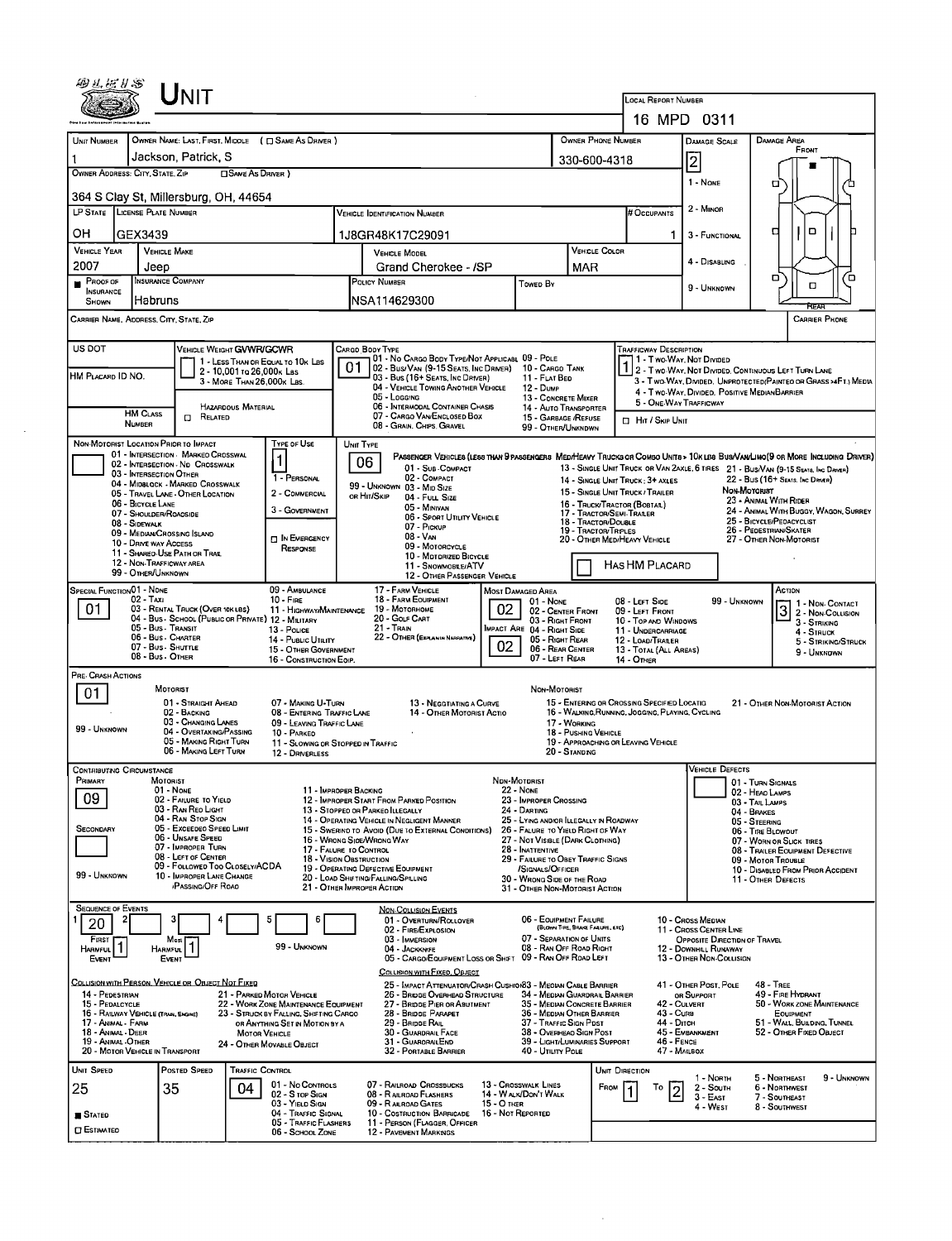| WUE15                                                      |                                         |                                                                                                 |                            |                                                                          |           |                                                                             |                                                                                                                               |                                  |                                                                               |                                                                          |                |                                                                                                                        |                                |                              |                                                                                             |                                                 |                    |
|------------------------------------------------------------|-----------------------------------------|-------------------------------------------------------------------------------------------------|----------------------------|--------------------------------------------------------------------------|-----------|-----------------------------------------------------------------------------|-------------------------------------------------------------------------------------------------------------------------------|----------------------------------|-------------------------------------------------------------------------------|--------------------------------------------------------------------------|----------------|------------------------------------------------------------------------------------------------------------------------|--------------------------------|------------------------------|---------------------------------------------------------------------------------------------|-------------------------------------------------|--------------------|
|                                                            |                                         |                                                                                                 |                            |                                                                          |           |                                                                             |                                                                                                                               |                                  |                                                                               |                                                                          |                | <b>LOCAL REPORT NUMBER</b>                                                                                             |                                |                              |                                                                                             |                                                 |                    |
|                                                            |                                         |                                                                                                 |                            |                                                                          |           |                                                                             |                                                                                                                               |                                  |                                                                               |                                                                          |                | 16 MPD 0311                                                                                                            |                                |                              |                                                                                             |                                                 |                    |
| UNIT NUMBER<br>$\overline{2}$                              |                                         | Shetler, Susan, N                                                                               |                            | OWNER NAME: LAST, FIRST, MIDDLE ( [ SAME AS DRIVER )                     |           |                                                                             |                                                                                                                               |                                  |                                                                               | OWNER PHONE NUMBER                                                       |                |                                                                                                                        | DAMAGE SCALE                   |                              | <b>DAMAGE AREA</b>                                                                          | FRONT                                           |                    |
| OWNER ADDRESS: CITY, STATE, ZIP                            |                                         |                                                                                                 | SAME AS DRIVER )           |                                                                          |           |                                                                             |                                                                                                                               |                                  |                                                                               | 330-473-5443                                                             |                |                                                                                                                        | 2                              |                              |                                                                                             | п                                               |                    |
|                                                            |                                         | 441 Hickory St, Millersburg, OH, 44654                                                          |                            |                                                                          |           |                                                                             |                                                                                                                               |                                  |                                                                               |                                                                          |                |                                                                                                                        | 1 - NONE                       |                              | o                                                                                           |                                                 |                    |
| LP STATE LICENSE PLATE NUMBER                              |                                         |                                                                                                 |                            |                                                                          |           | VEHICLE IDENTIFICATION NUMBER                                               |                                                                                                                               |                                  |                                                                               |                                                                          |                | # Occupants                                                                                                            | 2 - MINOR                      |                              |                                                                                             |                                                 |                    |
| OН                                                         | DPJ8077                                 |                                                                                                 |                            |                                                                          |           | 4T1BE46K97U717165                                                           |                                                                                                                               |                                  |                                                                               |                                                                          |                |                                                                                                                        | 3 - FUNCTIONAL                 |                              | о                                                                                           | α                                               |                    |
| <b>VEHICLE YEAR</b><br>2007                                |                                         | <b>VEHICLE MAKE</b>                                                                             |                            |                                                                          |           | VEHICLE MODEL                                                               |                                                                                                                               |                                  |                                                                               |                                                                          | VEHICLE COLOR  |                                                                                                                        | 4 - Disabling                  |                              |                                                                                             |                                                 |                    |
| Proof of                                                   |                                         | Tovota<br><b>INSURANCE COMPANY</b>                                                              |                            |                                                                          |           | Camry<br>POLICY NUMBER                                                      |                                                                                                                               |                                  | Toweo By                                                                      | SIL                                                                      |                |                                                                                                                        | 9 - UNKNOWN                    |                              | ۵                                                                                           |                                                 | ٥                  |
| <b>INSURANCE</b><br>SHOWN                                  | Hummel                                  |                                                                                                 |                            |                                                                          |           | WPV3401245472                                                               |                                                                                                                               |                                  |                                                                               |                                                                          |                |                                                                                                                        |                                |                              |                                                                                             |                                                 |                    |
|                                                            |                                         | CARRIER NAME, ADDRESS, CITY, STATE, ZIP                                                         |                            |                                                                          |           |                                                                             |                                                                                                                               |                                  |                                                                               |                                                                          |                |                                                                                                                        |                                |                              |                                                                                             | <b>CARRIER PHONE</b>                            |                    |
| US DOT                                                     |                                         | VEHICLE WEIGHT GVWR/GCWR                                                                        |                            |                                                                          |           | CARGO BODY TYPE                                                             | 01 - No CARGO BOOY TYPE/NOT APPLICABL 09 - POLE                                                                               |                                  |                                                                               |                                                                          |                | <b>TRAFFICWAY DESCRIPTION</b><br>1 - Two-Way, Not Divideo                                                              |                                |                              |                                                                                             |                                                 |                    |
| HM PLACARD ID NO.                                          |                                         |                                                                                                 | 2 - 10,001 to 26,000k Las  | 1 - LESS THAN OR EQUAL TO 10K LBS                                        | 01        |                                                                             | 02 - Busi Van (9-15 Seats, Inc Driver)<br>03 - Bus (16+ SEATS, INC DRIVER)                                                    |                                  | 10 - Cargo Tank<br>11 - FLAT BEO                                              |                                                                          |                | 4 2 - T WO-WAY, NOT DIVIDEO, CONTINUOUS LEFT TURN LANE                                                                 |                                |                              | 3 - Two-Way, Divided. UNPROTECTED (PAINTED OR GRASS >4FT.) MEDIA                            |                                                 |                    |
|                                                            |                                         |                                                                                                 | 3 - MORE THAN 26,000K LBS. |                                                                          |           | 05 - Logging                                                                | 04 - VEHICLE TOWING ANOTHER VEHICLE                                                                                           |                                  | $12 - D$ uw $p$<br>13 - CONCRETE MIXER                                        |                                                                          |                |                                                                                                                        |                                |                              | 4 - Two-Way, Divideo, Positive Median Barrier                                               |                                                 |                    |
|                                                            | <b>HM CLASS</b>                         | $\Gamma$ Related                                                                                | HAZARDOUS MATERIAL         |                                                                          |           |                                                                             | 06 - INTERMODAL CONTAINER CHASIS<br>07 - CARGO VAN/ENCLOSED BOX                                                               |                                  | 14 - AUTO TRANSPORTER<br>15 - GARBAGE /REFUSE                                 |                                                                          |                | 5 - ONE-WAY TRAFFICWAY<br>D. Hit / Skie UNIT                                                                           |                                |                              |                                                                                             |                                                 |                    |
|                                                            | <b>NUMBER</b>                           | NON-MOTORIST LOCATION PRIOR TO IMPACT                                                           |                            | Type or Use                                                              | UNIT TYPE |                                                                             | 08 - GRAIN, CHIPS, GRAVEL                                                                                                     |                                  | 99 - OTHER/UNKNOWN                                                            |                                                                          |                |                                                                                                                        |                                |                              |                                                                                             |                                                 |                    |
|                                                            |                                         | 01 - INTERSECTION - MARKED CROSSWAL<br>02 - INTERSECTION - NO CROSSWALK                         |                            |                                                                          |           | 03                                                                          | PASSENGER VEHICLES (LESS THAN 9 PASSENGERS MEDIMENTY TRUCKS OR COMBO UNITS > 10x LBS BUS/VAN/LIMO(9 OR MORE INCLUDING DRIVER) |                                  |                                                                               |                                                                          |                |                                                                                                                        |                                |                              |                                                                                             |                                                 |                    |
|                                                            | 03 - INTERSECTION OTHER                 | 04 - MIOBLOCK - MARKED CROSSWALK                                                                |                            | 1 - PERSONAL                                                             |           | 99 - UNKNOWN 03 - MID SIZE                                                  | 01 - Sub-COMPACT<br>02 - COMPACT                                                                                              |                                  |                                                                               |                                                                          |                | 13 - SINGLE UNIT TRUCK OR VAN 2AXLE, 6 TIRES 21 - BUS/VAN (9-15 SEATS, INC DRIVER)<br>14 - SINGLE UNIT TRUCK: 3+ AXLES |                                |                              | 22 - Bus (16+ Sears, Inc. Drivers)                                                          |                                                 |                    |
|                                                            | 06 - BICYCLE LANE                       | 05 - Travel Lane - Other Location                                                               |                            | 2 - COMMERCIAL                                                           |           | OR HIT/SKIP                                                                 | 04 - FULL SIZE<br>05 - MINIVAN                                                                                                |                                  |                                                                               |                                                                          |                | 15 - SINGLE UNIT TRUCK / TRAILER<br>16 - TRUCK/TRACTOR (BOBTAIL)                                                       |                                | Now-Mororust                 | 23 - ANIMAL WITH RIDER                                                                      |                                                 |                    |
|                                                            | 07 - SHOULDER/ROADSIDE<br>08 - SIDEWALK |                                                                                                 |                            | 3 - GOVERNMENT                                                           |           |                                                                             | 06 - SPORT UTILITY VEHICLE<br>07 - PICKUP                                                                                     |                                  |                                                                               | 17 - TRACTOR/SEMI-TRAILER<br>18 - TRACTOR/DOUBLE<br>19 - TRACTOR/TRIPLES |                |                                                                                                                        |                                |                              | 24 - ANIMAL WITH BUGGY, WAGON, SURREY<br>25 - BICYCLE/PEDACYCLIST<br>26 - PEDESTRIAN SKATER |                                                 |                    |
|                                                            | 10 - DRIVE WAY ACCESS                   | 09 - MEDIAN CROSSING ISLAND                                                                     |                            | <b>DIN EMERGENCY</b><br>RESPONSE                                         |           |                                                                             | 08 - VAN<br>09 - MOTORCYCLE                                                                                                   |                                  |                                                                               |                                                                          |                | 20 - OTHER MEDIHEAVY VEHICLE                                                                                           |                                |                              | 27 - OTHER NON-MOTORIST                                                                     |                                                 |                    |
|                                                            | 99 - OTHER/UNKNOWN                      | 11 - SHARED-USE PATH OR TRAR<br>12 - NON-TRAFFICWAY AREA                                        |                            |                                                                          |           |                                                                             | 10 - MOTORIZEO BICYCLE<br>11 - SNOWMOBILE/ATV                                                                                 |                                  |                                                                               |                                                                          |                | HAS HM PLACARD                                                                                                         |                                |                              |                                                                                             |                                                 |                    |
| SPECIAL FUNCTION 01 - NONE                                 |                                         |                                                                                                 |                            | 09 - AMBULANCE                                                           |           | 17 - FARM VEHICLE                                                           | 12 - OTHER PASSENGER VEHICLE                                                                                                  |                                  | MOST DAMAGEO AREA                                                             |                                                                          |                |                                                                                                                        |                                |                              | ACTION                                                                                      |                                                 |                    |
| 01                                                         | 02 - TAXI                               | 03 - RENTAL TRUCK (OVER 10K LBS)                                                                |                            | $10 -$ Fine<br>11 - HIGHWAY/MAINTENANCE                                  |           | 19 - Мотокноме                                                              | 18 - FARM EQUIPMENT                                                                                                           | 06                               | 01 None                                                                       | 02 - CENTER FRONT                                                        |                | 08 - LEFT SIDE<br>09 - LEFT FRONT                                                                                      |                                | 99 - Unknown                 |                                                                                             | 1 - NON-CONTACT<br>$\frac{4}{2}$ - Now Counsion |                    |
|                                                            |                                         | 04 - Bus - SCHOOL (PUBLIC OR PRIVATE) 12 - MILITARY<br>05 - Bus - Transit<br>06 - Bus - CHARTER |                            | 13 - Pouce                                                               |           | 20 - GOLF CART<br>21 - Tradi                                                | 22 - OTHER (EXPLAND NARRATIVE)                                                                                                |                                  | 03 - RIGHT FRONT<br>MPACT ARE 04 - RIGHT SIDE<br>05 - Right Rear              |                                                                          |                | 10 - Top AND WINDOWS<br>11 - UNDERCARRIAGE                                                                             |                                |                              |                                                                                             | 3 - STRIKNO<br>4 - Struck                       |                    |
|                                                            |                                         | 07 - Bus SHUTTLE<br>08 - Bus OTHER                                                              |                            | 14 - Pusuc Unury<br>15 - OTHER GOVERNMENT<br>16 - CONSTRUCTION EOIP.     |           |                                                                             |                                                                                                                               | 06                               | 07 - LEFT REAR                                                                | 06 - REAR CENTER                                                         |                | 12 - LOAD/TRAILER<br>13 - TOTAL (ALL AREAS)<br>14 - OTHER                                                              |                                |                              |                                                                                             | 9 - UNKNOWN                                     | 5 - STRIKKO/STRUCK |
| PRE-CRASH ACTIONS                                          |                                         |                                                                                                 |                            |                                                                          |           |                                                                             |                                                                                                                               |                                  |                                                                               |                                                                          |                |                                                                                                                        |                                |                              |                                                                                             |                                                 |                    |
| 01                                                         |                                         | MOTORIST<br>01 - STRAIGHT AHEAD                                                                 |                            | 07 - MAKING U-TURN                                                       |           |                                                                             | 13 - Negotiating a Curve                                                                                                      |                                  | NON MOTORIST                                                                  |                                                                          |                | 15 - ENTERING OR CROSSING SPECIFIED LOCATIO                                                                            |                                |                              | 21 - OTHER NON-MOTORIST ACTION                                                              |                                                 |                    |
|                                                            |                                         | 02 - BACKING<br>03 - CHANGING LANES                                                             |                            | 08 - ENTERING TRAFFIC LANE<br>09 - LEAVING TRAFFIC LANE                  |           |                                                                             | 14 - OTHER MOTORIST ACTIO                                                                                                     |                                  |                                                                               | 17 - WORKING                                                             |                | 16 - WALKING, RUNNING, JOGGING, PLAYING, CYCLING                                                                       |                                |                              |                                                                                             |                                                 |                    |
| 99 - UNKNOWN                                               |                                         | 04 - OVERTAKING/PASSING<br>05 - MAKING RIGHT TURN                                               |                            | $10 - P$ ARKED<br>11 - SLOWING OR STOPPED IN TRAFFIC                     |           |                                                                             |                                                                                                                               |                                  |                                                                               | 18 - Pushing VEHICLE                                                     |                | 19 - APPROACHING OR LEAVING VEHICLE                                                                                    |                                |                              |                                                                                             |                                                 |                    |
| <b>CONTRIBUTING CIRCUMSTANCE</b>                           |                                         | 06 - MAKING LEFT TURN                                                                           |                            | 12 - DRIVERLESS                                                          |           |                                                                             |                                                                                                                               |                                  |                                                                               | 20 - Standing                                                            |                |                                                                                                                        |                                | VEHICLE DEFECTS              |                                                                                             |                                                 |                    |
| Primary                                                    |                                         | MOTORIST<br>$01 - None$                                                                         |                            | 11 - IMPROPER BACKING                                                    |           |                                                                             |                                                                                                                               |                                  | Non-Motorist<br><b>22 - NONE</b>                                              |                                                                          |                |                                                                                                                        |                                |                              | 01 - TURN SIGNALS                                                                           |                                                 |                    |
| 01                                                         |                                         | 02 - FAILURE TO YIELD<br>03 - RAN RED LIGHT                                                     |                            |                                                                          |           | 12 - IMPROPER START FROM PARKEO POSITION<br>13 - STOPPED OR PARKED LLEGALLY |                                                                                                                               |                                  | 23 - IMPROPER CROSSING<br>24 - DARTING                                        |                                                                          |                |                                                                                                                        |                                |                              | 02 - HEAD LAMPS<br>03 - TAIL LAMPS<br>04 - BRAKES                                           |                                                 |                    |
| SECONDARY                                                  |                                         | 04 - RAN STOP SIGN<br>05 - Exceeped Speed LIMIT                                                 |                            |                                                                          |           |                                                                             | 14 - OPERATING VEHICLE IN NEGLIGENT MANNER<br>15 - Swering to Avoid (Due to External Conditions)                              |                                  | 25 - LYING AND/OR ILLEGALLY IN READWAY<br>26 - FALURE TO YIELD RIGHT OF WAY   |                                                                          |                |                                                                                                                        |                                |                              | 05 - STEERING<br>06 - Tine BLOWOUT                                                          |                                                 |                    |
|                                                            |                                         | 06 - Unsafe Speed<br>07 - IMPROPER TURN<br>08 - LEFT OF CENTER                                  |                            | 17 - FALURE TO CONTROL                                                   |           | 16 - WRONG SIDE/WRONG WAY                                                   |                                                                                                                               |                                  | 27 - NOT VISBLE (DARK CLOTHING)<br>28 - INATTENTIVE                           |                                                                          |                |                                                                                                                        |                                |                              | 07 - WORN OR SLICK TIRES<br>08 - TRAILER EQUIPMENT DEFECTIVE                                |                                                 |                    |
| 99 - UNKNOWN                                               |                                         | 09 - FOLLOWED TOO CLOSELWACDA<br>10 - IMPROPER LANE CHANGE                                      |                            | 18 - VISION OBSTRUCTION                                                  |           | 19 - OPERATING DEFECTIVE EQUIPMENT<br>20 - LOAD SHIFTING/FALLING/SPILLING   |                                                                                                                               |                                  | 29 - FAILURE TO OBEY TRAFFIC SIGNS<br>SIGNALS/OFFICER                         |                                                                          |                |                                                                                                                        |                                |                              | 09 - MOTOR TROUBLE<br>10 - DISABLED FROM PRIOR ACCIDENT                                     |                                                 |                    |
|                                                            |                                         | <b>PASSING/OFF ROAD</b>                                                                         |                            |                                                                          |           | 21 - OTHER IMPROPER ACTION                                                  |                                                                                                                               |                                  | 30 - WRONG SIDE OF THE ROAD<br>31 - OTHER NON-MOTORIST ACTION                 |                                                                          |                |                                                                                                                        |                                |                              | 11 - OTHER DEFECTS                                                                          |                                                 |                    |
| <b>SEQUENCE OF EVENTS</b>                                  |                                         |                                                                                                 |                            | 5<br>E                                                                   |           |                                                                             | <b>NON-COLLISION EVENTS</b><br>01 - Overturn/Rollover                                                                         |                                  | 05 - EQUIPMENT FAILURE                                                        |                                                                          |                |                                                                                                                        | 10 - Cross Median              |                              |                                                                                             |                                                 |                    |
| 20<br>FIRST                                                |                                         | Most                                                                                            |                            |                                                                          |           |                                                                             | 02 - FIRE/EXPLOSION<br>03 - IMMERSION                                                                                         |                                  | 07 - SEPARATION OF UNITS                                                      | (BLOWN TIRE, BRAKE FAILURE, ETC)                                         |                |                                                                                                                        | 11 - Cross Center Line         | OPPOSITE DIRECTION OF TRAVEL |                                                                                             |                                                 |                    |
| <b>HARMFUL</b><br>EVENT                                    |                                         | <b>HARMFUL</b><br>EVENT                                                                         |                            | 99 - UNKNOWN                                                             |           |                                                                             | 04 - JACKKNIFE<br>05 - CARGO/EQUIPMENT LOSS OR SHIFT 09 - RAN OFF ROAD LEFT                                                   |                                  | 08 - RAN OFF ROAD RIGHT                                                       |                                                                          |                |                                                                                                                        | 12 - DOWNHAL RUNAWAY           | 13 - OTHER NON-COLLISION     |                                                                                             |                                                 |                    |
|                                                            |                                         | COLUSION WITH PERSON, VEHICLE OR OBJECT NOT FIXED                                               |                            |                                                                          |           |                                                                             | COLLISION WITH FIXED, OBJECT<br>25 - IMPACT ATTENUATOR/CRASH CUSHION33 - MEDIAN CABLE BARRIER                                 |                                  |                                                                               |                                                                          |                |                                                                                                                        | 41 - OTHER POST, POLE          |                              | $48 -$ TREE                                                                                 |                                                 |                    |
| 14 - PEDESTRIAN<br>15 - Pedalcycle                         |                                         |                                                                                                 |                            | 21 - PARKED MOTOR VEHICLE<br>22 - WORK ZONE MAINTENANCE EQUIPMENT        |           |                                                                             | 26 - BRIDGE OVERHEAD STRUCTURE<br>27 - BRIDGE PIER OR ABUTMENT                                                                |                                  | 34 - MEDIAN GUARDRAIL BARRIER<br>35 - MEDIAN CONCRETE BARRIER                 |                                                                          |                |                                                                                                                        | OR SUPPORT<br>42 - CULVERT     |                              | 49 - FIRE HYDRANT<br>50 - WORK ZONE MAINTENANCE                                             |                                                 |                    |
| 16 - RAILWAY VEHICLE (TRAM, ENGINE)<br>17 - Animal - Farim |                                         |                                                                                                 |                            | 23 - STRUCK BY FALLING, SHIFTING CARGO<br>OR ANYTHING SET IN MOTION BY A |           |                                                                             | 28 - BRIDGE PARAPET<br>29 - BRIDGE RAIL                                                                                       |                                  | 36 - MEDIAN OTHER BARRIER<br>37 - Triaffic Sign Post                          |                                                                          |                | 43 - Curs<br>44 - Опсн                                                                                                 |                                |                              | EQUIPMENT<br>51 - WALL, BULDING, TUMNEL                                                     |                                                 |                    |
| 18 - Animal Deer<br>19 - ANMAL -OTHER                      | 20 - MOTOR VEHICLE IN TRANSPORT         |                                                                                                 | <b>MOTOR VEHICLE</b>       | 24 - OTHER MOVABLE OBJECT                                                |           |                                                                             | 30 - GUARDRAIL FACE<br>31 - GUARDRAILEND<br>32 - PORTABLE BARRIER                                                             |                                  | 38 - Overhead Sign Post<br>39 - LIGHT/LUMINARIES SUPPORT<br>40 - UTILITY POLE |                                                                          |                | 46 - FENCE                                                                                                             | 45 - EMBANKMENT<br>47 - MARBOX |                              | 52 - OTHER FIXED OBJECT                                                                     |                                                 |                    |
| UNIT SPEED                                                 |                                         | POSTED SPEED                                                                                    | TRAFFIC CONTROL            |                                                                          |           |                                                                             |                                                                                                                               |                                  |                                                                               |                                                                          | UNIT DIRECTION |                                                                                                                        |                                |                              |                                                                                             |                                                 |                    |
| 0                                                          |                                         | 35                                                                                              | 04                         | 01 - No Controls<br>02 - S rop Sign                                      |           |                                                                             | 07 - RAILROAD CROSSBUCKS<br>08 - RAILROAD FLASHERS                                                                            |                                  | <b>13 - CROSSWALK LINES</b><br>14 - WALN/DON'T WALK                           |                                                                          | Fnou           | Т٥                                                                                                                     | 1 - North<br>$2 -$ South       |                              | 5 - Northeast<br>6 - NORTHWEST                                                              |                                                 | 9 - UNKNOWN        |
| <b>STATED</b>                                              |                                         |                                                                                                 |                            | 03 - YIELO SIGN<br>04 - TRAFFIC SIGNAL                                   |           | 09 - RAILROAD GATES                                                         | 10 - Costruction Barricade                                                                                                    | $15 - O$ THER<br>16 Not Reported |                                                                               |                                                                          |                |                                                                                                                        | $3 - EAF$<br>4 - West          |                              | 7 - SOUTHEAST<br>8 - Southwest                                                              |                                                 |                    |
| <b>ESTIMATED</b>                                           |                                         |                                                                                                 |                            | 05 - TRAFFIC FLASHERS<br>06 - SCHOOL ZONE                                |           |                                                                             | 11 - PERSON (FLAGGER, OFFICER<br>12 - PAVEMENT MARKINGS                                                                       |                                  |                                                                               |                                                                          |                |                                                                                                                        |                                |                              |                                                                                             |                                                 |                    |

 $\mathcal{A}^{\mathcal{A}}$